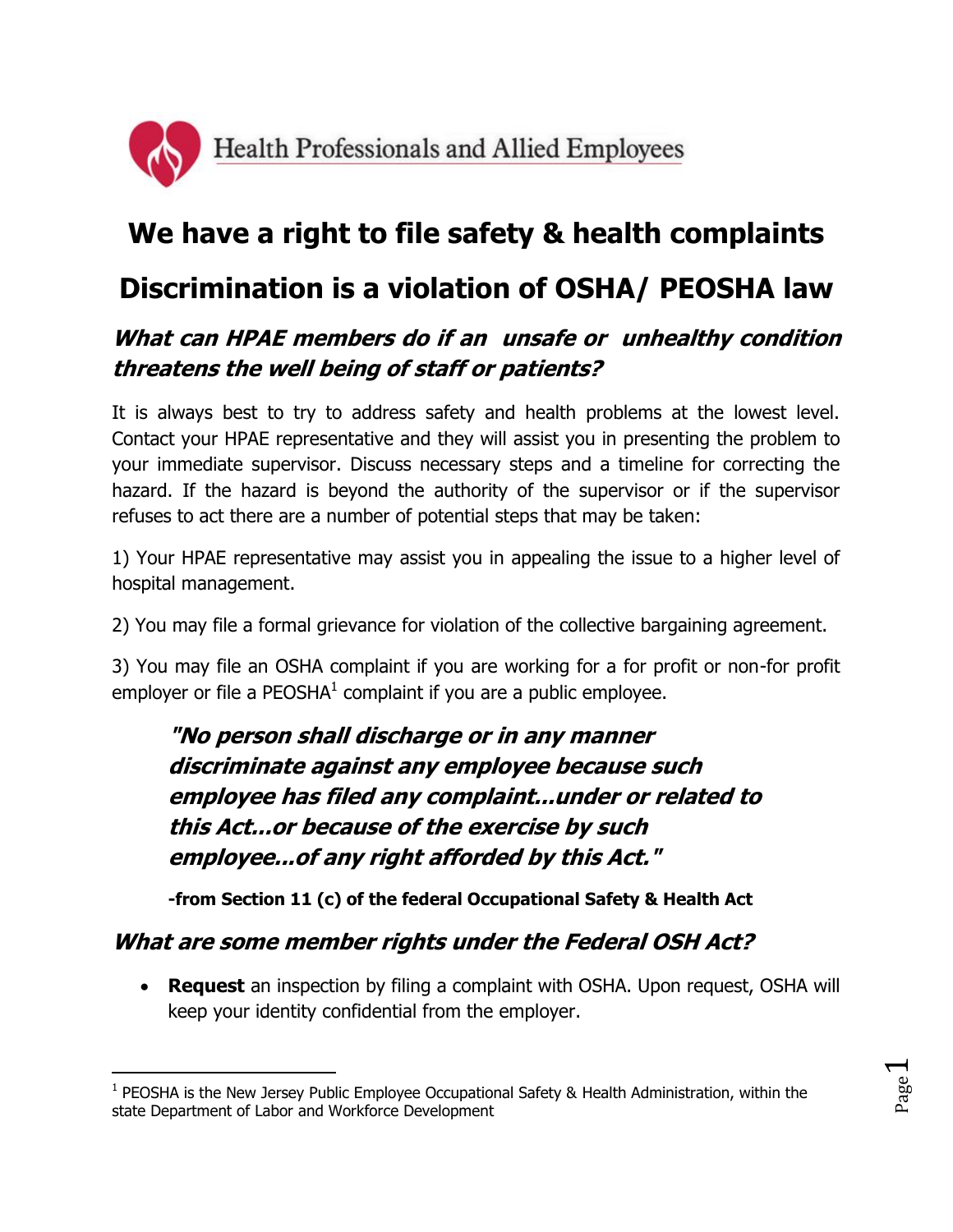- **Request** information from or complain about job safety and health hazards to your employer.
- **Request and receive** information from your employer about hazards you may be exposed to including the bloodborne pathogens exposure control plan, the workplace violence prevention program, and material safety data sheets for hazardous chemicals you work with.
- **Discuss** health and safety matters with co-workers.
- **Request and receive** results of air sampling, noise monitoring, or any other health and safety testing.
- **Respond** to questions from an OSHA inspector and point out hazards to the inspector including telling the inspector about past accidents and incidents.
- **Talk privately** with an OSHA inspector on a confidential basis.
- **Tell and inspector** whether your employer has been notified of hazards and whether you have received required personal protective equipment and training.
- **Have a union representative** accompany an OSHA inspector during an inspection and take part in the opening and closing meetings.
- **Participate** in union activities concerning health and safety.

### **Protection from discrimination means that an employer cannot retaliate by taking "adverse action" against workers, such as:**

- Firing or laying off
- Blacklisting
- Demoting
- Denying overtime or promotion
- Disciplining
- Reassignment affecting prospects for promotion
- Reducing pay or hour

## **What steps should I take if I am discriminated against?**

If you have been punished or discriminated against for using your rights, you must file a complaint with OSHA within 30 days (180 days for PEOSHA) of the alleged reprisal for